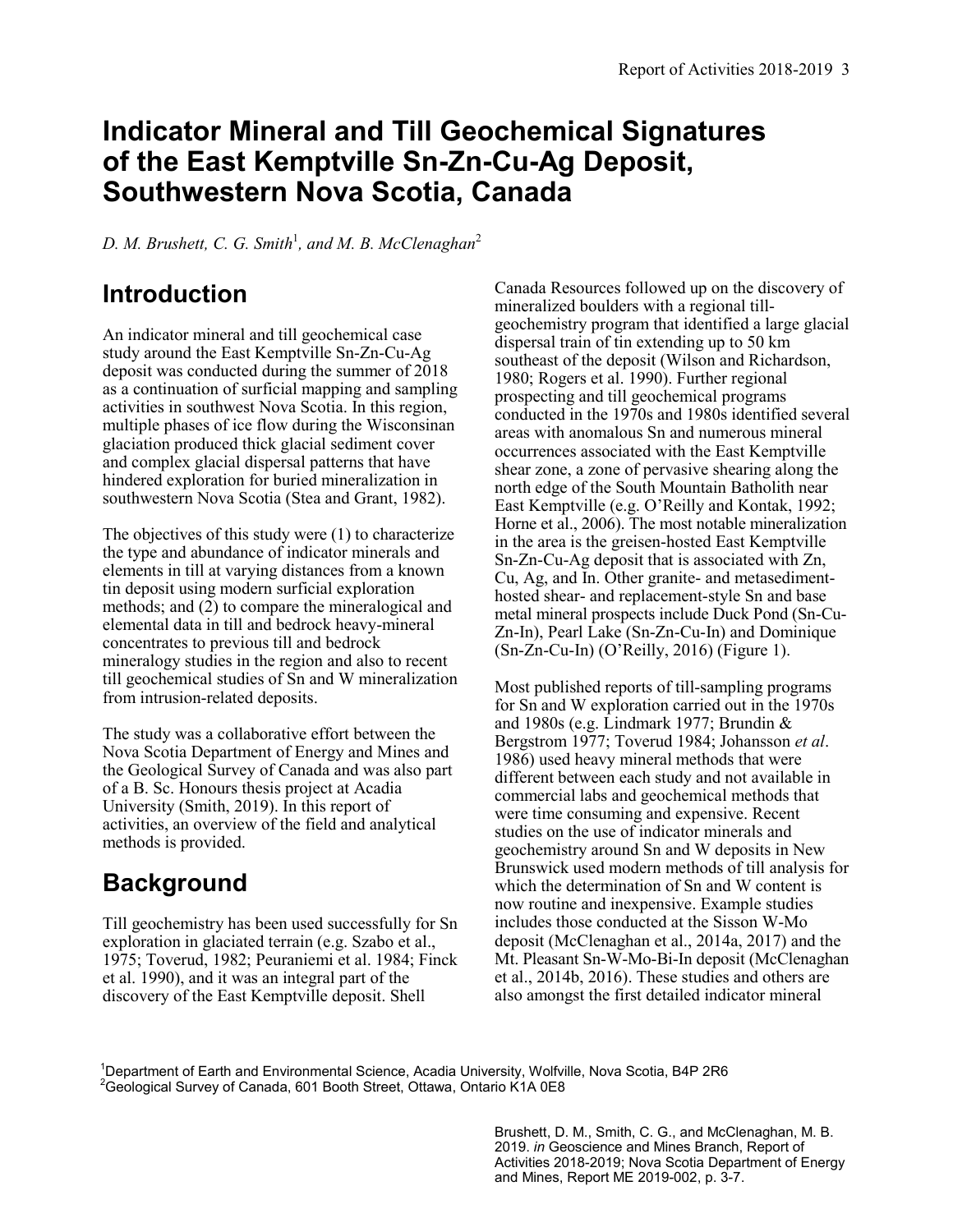

**Figure 1.** Sample locations underlain by bedrock geology (White, 2012). The study area is indicated by the red box in the inset map. Mineral occurrences are marked by red crosses; those discussed in text include 1. East Kemptville Sn-Zn-Cu-Ag deposit, 2. Duck Pond Sn-Cu-Zn-In prospect, 3. Pearl Lake Sn-Cu-Zn-In prospect, and 4. Dominique Sn-Cu-Zn-In prospect.

studies of till around major Sn and W deposits in glaciated terrain. These new studies produced a more extensive list of indicator minerals and elements than previously identified because of the broader suite of elements that can now be determined using modern analytical techniques.

# **Methods**

Fieldwork was conducted by truck and helicopter over the summer of 2018. Ten sites were sampled for till at varying distances from the deposit and along a previously identified southeast-trending till dispersal train: five sites were down-ice (southeast) of the deposit, one site overlay the deposit, one site was up-ice (northwest) of the deposit, and three sites were sampled to represent the regional background. Two sites were sampled as field duplicates.

Samples were collected either from hand-dug test pits or from roadcuts following the Geological

Survey of Canada protocols for processing glacial sediments for the recovery of indicator minerals and geochemical analyses of tills (McClenaghan et al., 2013; Plouffe et al., 2013). At each site, two samples were taken from the C-horizon at  $\sim 90$  cm depth: a small sample  $(1-3 \text{ kg})$  was taken for geochemical analysis of till matrix and archiving, and a large sample (10–15 kg) was taken to ensure sufficient recovery of indicator minerals. Samples were collected in clean, 6 mm clear plastic bags, secured with cable lock ties, and then stored and shipped in 20 L plastic pails. Field data collected at each site included GPS co-ordinates, general site description, sample description (soil horizon, texture, Munsell colour, lithology of clasts, relative percentages of clasts, matrix description [i.e. percent sand, silt, clay] and sample depth), and the description and measurement of any ice-flow indicators.

The small (1–3 kg) till samples were dried and sieved to the  $\leq 63 \mu m$  fraction (-230 mesh) to recover the silt plus clay fraction. Two separate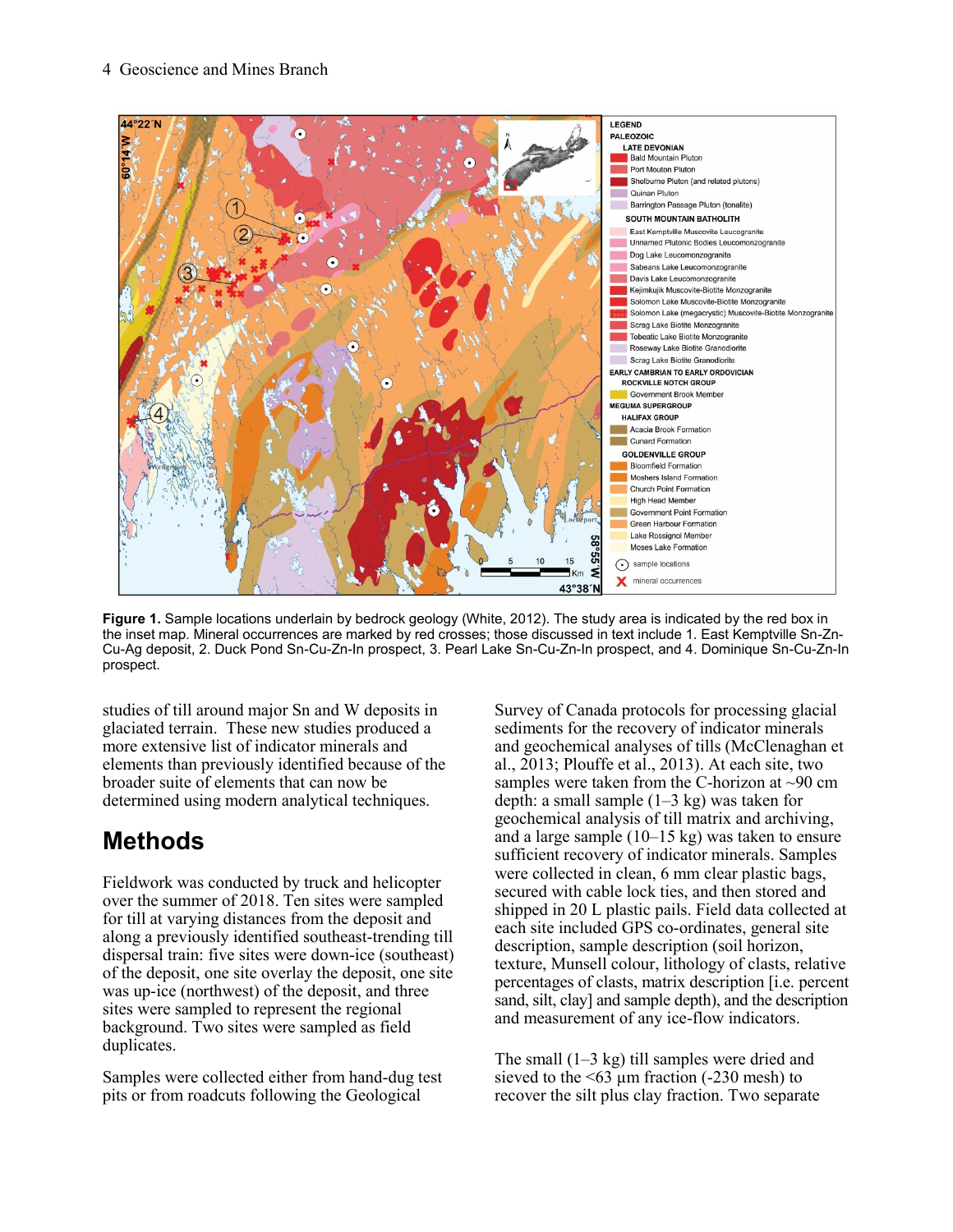aliquots from the  $\leq 63 \mu$ m fraction were submitted to Bureau Veritas (Vancouver, BC). The first was a 30 g aliquot that was analyzed using a modified aqua regia digest (HCl: HNO<sub>3</sub> in a 1:1 ratio) followed by inductively coupled plasma-mass spectrometry (ICP-MS). The second aliquot was 0.2 g and was analyzed using lithium metaborate/ tetraborate fusion followed by a nitric acid digestion, inductively coupled plasma emission spectroscopy, and ICP-MS. This borate fusion analysis digested all mineral phases and determined the total element content that is optimal for determining tin concentrations. Two field duplicate samples were taken for quality assurance/quality control (QA/QC) purposes. Six CANMET certified reference standards (TILL-1 and TILL-4) were inserted into the sample suite to evaluate analytical accuracy.

The large (10–15 kg) till samples were shipped to Overburden Drilling Management Limited (ODM), Ottawa, Ontario, for indicator mineral processing. Samples were processed using a combination of tabling, panning and heavy liquid (methylene iodide) separation at a specific gravity of 3.2 to produce 0.25 to 0.5 mm, 0.5 to 1.0 mm, and 1.0 to 2.0 mm non-ferromagnetic heavy mineral fractions for picking of indicator minerals. Fractions were examined for gold, metallic oxide (e.g. cassiterite  $SnO<sub>2</sub>$ ), and silicate indicator minerals. Two blank samples were inserted at beginning and in the middle into the indicator mineral sample batch to monitor cross-contamination.

Four bedrock samples collected from the East Kemptville mine site were also submitted to ODM for heavy mineral recovery to compare with the indicator minerals recovered in till samples. Bedrock heavy-mineral concentrates were produced from these samples by reducing their grain size to <2 mm using electric pulse disaggregation. The <2 mm fraction was then processed using tabling and heavy liquid methods similar to those used for till samples to recover 0.25 to 0.5 mm, 0.5 to 1.0 mm, and 1.0 to 2.0 mm non-ferromagnetic heavy mineral fractions for picking of indicator minerals.

#### **Results to Date**

Indicator minerals identified in till down-ice of the deposit include cassiterite, wolframite, scheelite, and topaz. Indicator minerals recovered in the 0.25 to 0.5 mm fraction define glacial dispersal of at

least 50 km southeast of the deposit; cassiterite was identified 30 km southeast and topaz 50 km southeast of the East Kemptville deposit. Elevated concentrations of indicator elements in the  $\leq 63 \mu m$ fraction of till include Sn, Cu, Zn, Ag, and In. Tin was found in elevated concentrations up to 50 km southeast of the deposit, along the previously published Sn dispersal train defined by Shell Canada Resources. Pathfinder elements identified in till include W, Mo, Cs, Bi, As, and Cd.

## **Future Work**

All data, including sample site and location data, till-matrix geochemical data, and indicator mineralogy data for till and bedrock samples will be released along with QA/QC data from duplicate and blank samples in an upcoming open file report from the Nova Scotia Department of Energy and Mines.

## **Acknowledgments**

The authors thank Dave Sinclair, Geological Survey of Canada (retired), for sharing bedrock samples from the East Kemptville area for this study; Randy Cleveland for providing access to the East Kemptville site; and Ian Moore, Reuben Solomon, and Ardell Smith (Air Services, Department of Lands and Forestry) for providing helicopter support. Processing of till and bedrock samples for heavy minerals was funded by the Geological Survey of Canada's Targeted Geoscience Initiative under the Porphyry-style Mineral Systems Project - P 3.3 Mineralogical controls on the fertility of porphyry-style systems.

#### **References**

Brundin, N.H. and Bergström, J., 1977. Regional prospecting for ores based on heavy minerals in glacial till; Journal of Geochemical Exploration, v. 7, p. 1–19.

Finck, P.W., Boner, F.J., and Graves, R.M., 1990. Heavy mineral till geochemistry (tin) of the western South Mountain Batholith; Nova Scotia Department of Mines and Energy, Open File Report 90-005, 41 p.

Horne, R.J., King, M.S., Kontak, D.J., O'Reilly, G.A., and Black, D., 2006. The Kemptville Shear Zone: regional shear related to granite emplacement and mineralization; *in* Mineral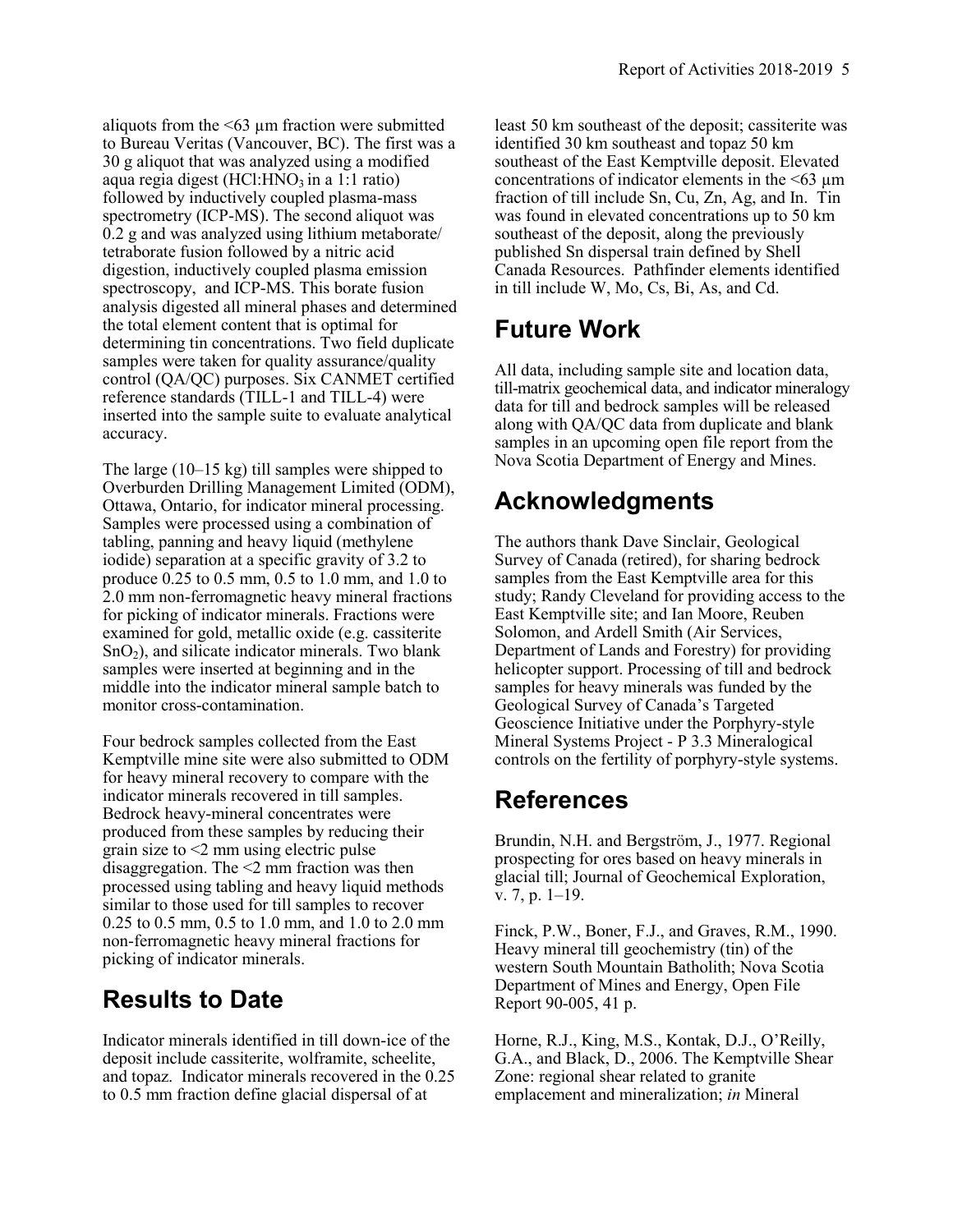Resources Branch, Report of Activities 2005; Nova Scotia Department of Natural Resources, Report ME 2006-1, p. 19–37.

Johansson, K., Keinänen, V., and Lehmuspelto, P., 1986. Geochemical exploration of tungsten in glaciogenic deposits in Soretiapulju, Western Finnish Laplan; *in* Prospecting in areas of glaciated terrain; Institute of Mining and Metallurgy, p. 61–68.

Lindmark, B., 1977. Till-sampling methods used in exploration for scheelite in Kaustinen, Finland; *in* Prospecting in areas of glaciated terrain 1977; Institute of Mining and Metallurgy, p. 46–48.

McClenaghan, M.B., Plouffe, A., McMartin, I., Campbell, J.E., Spirito, W.A., Paulen, R.C., Garrett, R.G., and Hall, G.E.M., 2013. Till sampling and geochemical analytical protocols used by the Geological Survey of Canada; Geochemistry: Exploration, Environment, Analysis, v. 13, p. 285–301.

McClenaghan, M.B., Parkhill, M.A., Seaman, A.A., Pronk, A.G., Rice, R.M., and Pyne, M., 2014a. Indicator mineral signatures of the Sisson W-Mo deposit, New Brunswick: Part 2 till; Geological Survey of Canada, Open File 7467.

McClenaghan, M.B., Parkhill, M.A., Averill, S.A., Pronk, A.G., Boldon, R., Chapman, J, and Rice, J.M. 2014b. Indicator mineral abundance data for bedrock and till from the Mount Pleasant Sn-W-Mo-Bi-In deposit, New Brunswick; Geological Survey of Canada, Open File 7573.

McClenaghan, M.B., Parkhill, M.A., Pronk, A.G., and Sinclair, W.D., 2016. Indicator mineral and till geochemical signatures of the Mount Pleasant W-Mo-Bi and Sn-Zn-In deposits, New Brunswick; Journal of Geochemical Exploration, v. 172, p. 151–166.

McClenaghan, M.B., Parkhill, M.A., Pronk, A.G., Seaman, A.A., McCurdy, M.W., and Leybourne, M.I., 2017. Indicator mineral and geochemical signatures associated with the Sisson W-Mo deposit, New Brunswick, Canada; Geochemistry: Exploration, Environment, Analysis, v. 17, p. 297–313.

O'Reilly, G.A., 2016. From the Mineral Inventory Files. The southwest Nova Scotia Tin Domain is a new kid on the block; Nova Scotia Department of Energy and Mines. [<https://novascotia.ca/natr/meb/](https://novascotia.ca/natr/meb/data/pubs/ftmif/mifgr03n03.pdf)  $data/pubs/ffmif/mifgr03n03.pdf$ 

O'Reilly, G.A. and Kontak, D.J., 1992. The East Kemptville Tin Deposit and the southwest Nova Scotia Tin Domain; Nova Scotia Department of Natural Resources, Mines and Energy Branch, Report 92-1, p. 65–74.

Peuraniemi, V., Mattila, E., Nuutilainen, J., and Autio, H., 1984. Till and bedrock geochemistry in Sn exploration: a case study; Journal of Geochemical Exploration, v. 21, p.249–259.

Plouffe, A., McClenaghan, M.B., Paulen, R.C., McMartin, I., Campbell, J.E., and Spirito, W.A., 2013. Processing of glacial sediments for the recovery of indicator minerals: Protocols used at the Geological Survey of Canada; Geochemistry: Exploration, Environment, Analysis, v. 13, p. 303–316.

Rogers, P.J., Chatterjee, A.K., and Aucott, J.W., 1990. Metallogenic domains and their reflection in regional lake sediment surveys from the Meguma Zone, southern Nova Scotia, Canada; Journal of Geochemical Exploration, v. 39, p. 153–174.

Smith, C.G., 2019. Geochemical and mineralogical dispersal in till from the East Kemptville Sn-Zn-Cu-Ag deposit, southwest Nova Scotia; B.Sc. honours thesis, Acadia University, Wolfville, Nova Scotia.

Stea, R.R. and Grant, D.R., 1982. Pleistocene geology and till geochemistry of southwestern Nova Scotia (sheets 7 and 8); Nova Scotia Department of Mines and Energy, Map 82-10, scale 1:100 000.

Szabo, N.L., Govett, G.J.S., and Lajtai, E.Z., 1975. Dispersion trends of elements and indicator pebbles in glacial till around Mt. Pleasant, New Brunswick, Canada; Canadian Journal of Earth Sciences, v. 12, p. 1534–1556.

Toverud, Ö., 1982. Geochemical prospecting for tin in upper central Sweden using heavy-mineral concentrate of glacial till; *in* Prospecting in areas of glaciated terrain 1982, (ed.) P.H. Davenport; Canadian Institute of Mining and Metallurgy, p. 204–212.

Toverud, Ö., 1984. Dispersal of tungsten in glacial drift and humus in Bergslagen, south central Sweden; Journal of Geochemical Exploration, v. 21, p. 261–272.